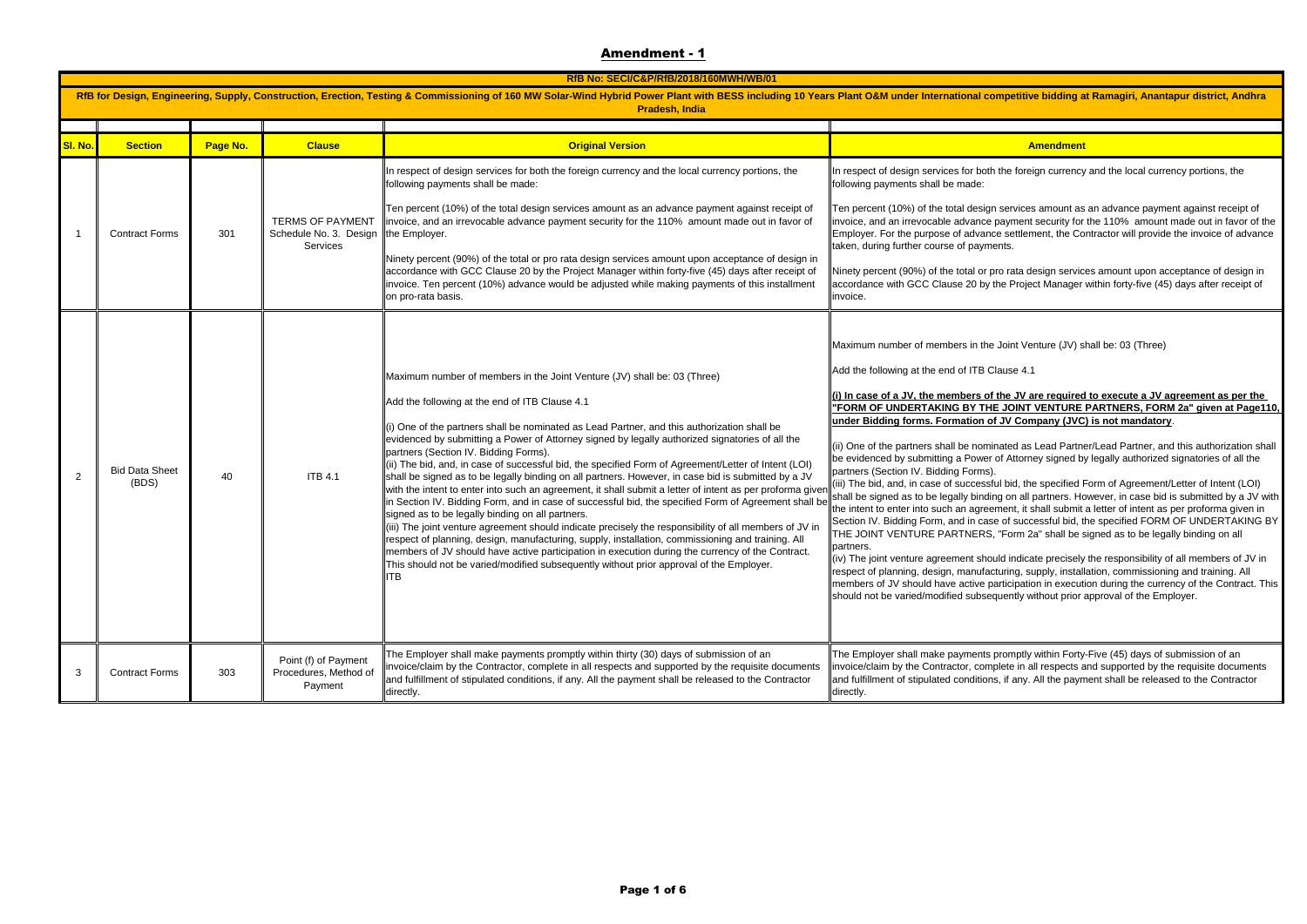**RfB No: SECI/C&P/RfB/2018/160MWH/WB/01**

| RfB for Design, Engineering, Supply, Construction, Erection, Testing & Commissioning of 160 MW Solar-Wind Hybrid Power Plant with BESS including 10 Years Plant O&M under International competitive bidding a<br><b>Pradesh, India</b> |                                                         |          |                                                                                               |                                                                                                                                                                                                                                                                                                                                                                                                                                                                                                                                                                                                                                                                                                                                                                                                                                                                                                                                                                                                                                                                                                                                                                                                                                                                                                                                                      |                                                                                                                                                                                                                                                                                                                                                                                                                                                                                                                                                                                                                                                                                                                                                                                                                      |
|----------------------------------------------------------------------------------------------------------------------------------------------------------------------------------------------------------------------------------------|---------------------------------------------------------|----------|-----------------------------------------------------------------------------------------------|------------------------------------------------------------------------------------------------------------------------------------------------------------------------------------------------------------------------------------------------------------------------------------------------------------------------------------------------------------------------------------------------------------------------------------------------------------------------------------------------------------------------------------------------------------------------------------------------------------------------------------------------------------------------------------------------------------------------------------------------------------------------------------------------------------------------------------------------------------------------------------------------------------------------------------------------------------------------------------------------------------------------------------------------------------------------------------------------------------------------------------------------------------------------------------------------------------------------------------------------------------------------------------------------------------------------------------------------------|----------------------------------------------------------------------------------------------------------------------------------------------------------------------------------------------------------------------------------------------------------------------------------------------------------------------------------------------------------------------------------------------------------------------------------------------------------------------------------------------------------------------------------------------------------------------------------------------------------------------------------------------------------------------------------------------------------------------------------------------------------------------------------------------------------------------|
| SI. No.                                                                                                                                                                                                                                | <b>Section</b>                                          | Page No. | <b>Clause</b>                                                                                 | <b>Original Version</b>                                                                                                                                                                                                                                                                                                                                                                                                                                                                                                                                                                                                                                                                                                                                                                                                                                                                                                                                                                                                                                                                                                                                                                                                                                                                                                                              | Amendment                                                                                                                                                                                                                                                                                                                                                                                                                                                                                                                                                                                                                                                                                                                                                                                                            |
| 4                                                                                                                                                                                                                                      | <b>Contract Forms</b>                                   | 316      | IInd Paragraph of the<br>"Performance Security<br>Form- Conditional Bank<br>Guarantee" Format | By this letter we, the undersigned, [name of Bank], a Bank (or company) organized under the laws<br>, do hereby<br>and having its registered/principal office at __________________________________<br>jointly and severally with the Contractor irrevocably guarantee payment owed to you by the<br>Contractor, pursuant to the Contract, up to the sum of __________<br>s equivalent to<br>percent (%) of the Contract Price until the date of the Operational Acceptance<br>Certificate and thereafter up to a sum of __________, equivalent to________ percent (%) of<br>the Contract Price, until twelve (12) months after the date of Operational Acceptance, or eighteen<br>(18) months after Completion of the Facilities, whichever comes first                                                                                                                                                                                                                                                                                                                                                                                                                                                                                                                                                                                             | By this letter we, the undersigned, [name of Bank], a Ban<br>and having its registered/principal c<br>jointly and severally with the Contractor irrevocably guara<br>Contractor, pursuant to the Contract, up to the sum of __<br>percent (%) of the Contract Price until the date 90 days be<br>Certificate and thereafter up to a sum of ___________, e<br>Contract Price, valid till the end of 10th year of the O&M p                                                                                                                                                                                                                                                                                                                                                                                            |
| 5                                                                                                                                                                                                                                      | Employer's<br>Requirement<br>Annexure-A Part III        | 526      | 59.8                                                                                          | The primary loads and load combinations for design of MMS structure shall be as specified<br>under Cl. No. 33. The design shall be done by Working stress method and no increase in<br>allowable stress shall be permitted.                                                                                                                                                                                                                                                                                                                                                                                                                                                                                                                                                                                                                                                                                                                                                                                                                                                                                                                                                                                                                                                                                                                          | The primary loads and load combinations for design of M<br>under Cl. No. 56. The design shall be done by Working st<br>allowable stress shall be permitted.                                                                                                                                                                                                                                                                                                                                                                                                                                                                                                                                                                                                                                                          |
| 6                                                                                                                                                                                                                                      | Employer's<br>Requirement<br>Annexure-A Part III        | 520      | 57.4                                                                                          | <b>New Clause</b>                                                                                                                                                                                                                                                                                                                                                                                                                                                                                                                                                                                                                                                                                                                                                                                                                                                                                                                                                                                                                                                                                                                                                                                                                                                                                                                                    | Min. depth of foundation shall be 1.0m except for Chain li<br>foundation shall be 800mm.                                                                                                                                                                                                                                                                                                                                                                                                                                                                                                                                                                                                                                                                                                                             |
| 7                                                                                                                                                                                                                                      | Section IX -<br>Particular<br>Conditions of<br>Contract | 280      | PCC 9 Contractor's<br>Responsibilities                                                        | The Contractor shall be overall responsible for monitoring, implementation & compliance of the<br>environmental and social norms for the Project related activities as per the "Environment & Social<br>Management Plan" attached as "Annexure B "with the contract. In line with the environmental and<br>social norms requirements of the Projects, the contractor will appoint/hire suitable Environmental<br>and social development officers/Experts, so as to execute the laid down ESMP effectively. The<br>contractor will be overall responsible for ESMP and RAP implementation, coordinating and liaising<br>with NREDCAP, sub-contractors and other agencies,, with respect to different social and<br>environmental issues. The contractor will also be responsible for progress monitoring of<br>Environmental and social safeguards during project construction and execution stage and<br>submission of monthly report (during construction stage) and quarterly report (during operations<br>stage) on ESMP compliance to SECI. In case of any default or Noncompliance to the ESMP plan as<br>stated in the Contract, Employer reserve the discretion to recover the cost of such<br>default/Noncompliance as penalty for a maximum of 2% (Two Percent) of the Total Performance<br>Security amount as submitted by the contractor. | The Contractor shall be overall responsible for monitoring<br>environmental and social norms for the Project related ac<br>Management Plan" attached as "Annexure B "with the cor<br>social norms requirements of the Projects, the contractor<br>social development officers/Experts, so as to execute the<br>will be overall responsible for ESMP implementation, coo<br>contractors and other agencies,, with respect to different :<br>contractor will also be responsible for progress monitoring<br>during project construction and execution stage and subn<br>stage) and quarterly report (during operations stage) on E<br>default or Noncompliance to the ESMP plan as stated in t<br>discretion to recover the cost of such default/Noncomplia<br>Percent) of the Total Performance Security amount as su |
| 8                                                                                                                                                                                                                                      | Employer's<br>Requirement<br>Annexure-A<br>Part II      | 343      | 2.1.1                                                                                         | Eout - Cumulative AC energy measured at the plant end ABT meter over the duration of<br>reporting period (kWh)                                                                                                                                                                                                                                                                                                                                                                                                                                                                                                                                                                                                                                                                                                                                                                                                                                                                                                                                                                                                                                                                                                                                                                                                                                       | .Eout - Cumulative AC energy measured at the ABT m<br>linstalled at Ramagiri 33/220 kV Pooling Substation (L<br>be added with the energy metered for solar part befor<br>duration of reporting period (kWh)                                                                                                                                                                                                                                                                                                                                                                                                                                                                                                                                                                                                          |

competitive bidding at Ramagiri, Anantapur district, Andhra

name of Bank], a Bank (or company) organized under the laws of are registered/principal office at \_\_\_\_\_\_\_\_\_\_\_\_\_\_\_\_\_\_, do hereby actor irrevocably guarantee payment owed to you by the  $C$ , up to the sum of  $\frac{1}{\sqrt{1-\frac{1}{n}}}$ , equivalent to  $\frac{1}{n}$ ntil the date 90 days beyond the Operational Acceptance Im of \_\_\_\_\_\_\_\_\_\_, equivalent to \_\_\_\_\_\_\_\_\_ percent (%) of the 10th year of the O&M period

ations for design of MMS structure shall be as specified be done by Working stress method and no increase in

.0m except for Chain link fencing for which min. depth of

ponsible for monitoring, implementation & compliance of the the Project related activities as per the "Environment & Social mexure B "with the contract. In line with the environmental and rojects, the contractor will appoint/hire suitable Environmental and s, so as to execute the laid down ESMP effectively. The contractor <sup>2</sup> implementation, coordinating and liaising with NREDCAP, subth respect to different social and environmental issues. The for progress monitoring of Environmental and social safeguards cution stage and submission of monthly report (during construction operations stage) on ESMP compliance to SECI. In case of any  $\text{SMP}$  plan as stated in the Contract, Employer reserve the ch default/Noncompliance as penalty for a maximum of 2% (Two Security amount as submitted by the contractor.

easured at the ABT meter on the 33 kV incoming Feeders **inding Substation (Losses proportional to solar capacity shall d for solar part before the solar/wind pooling point)** over the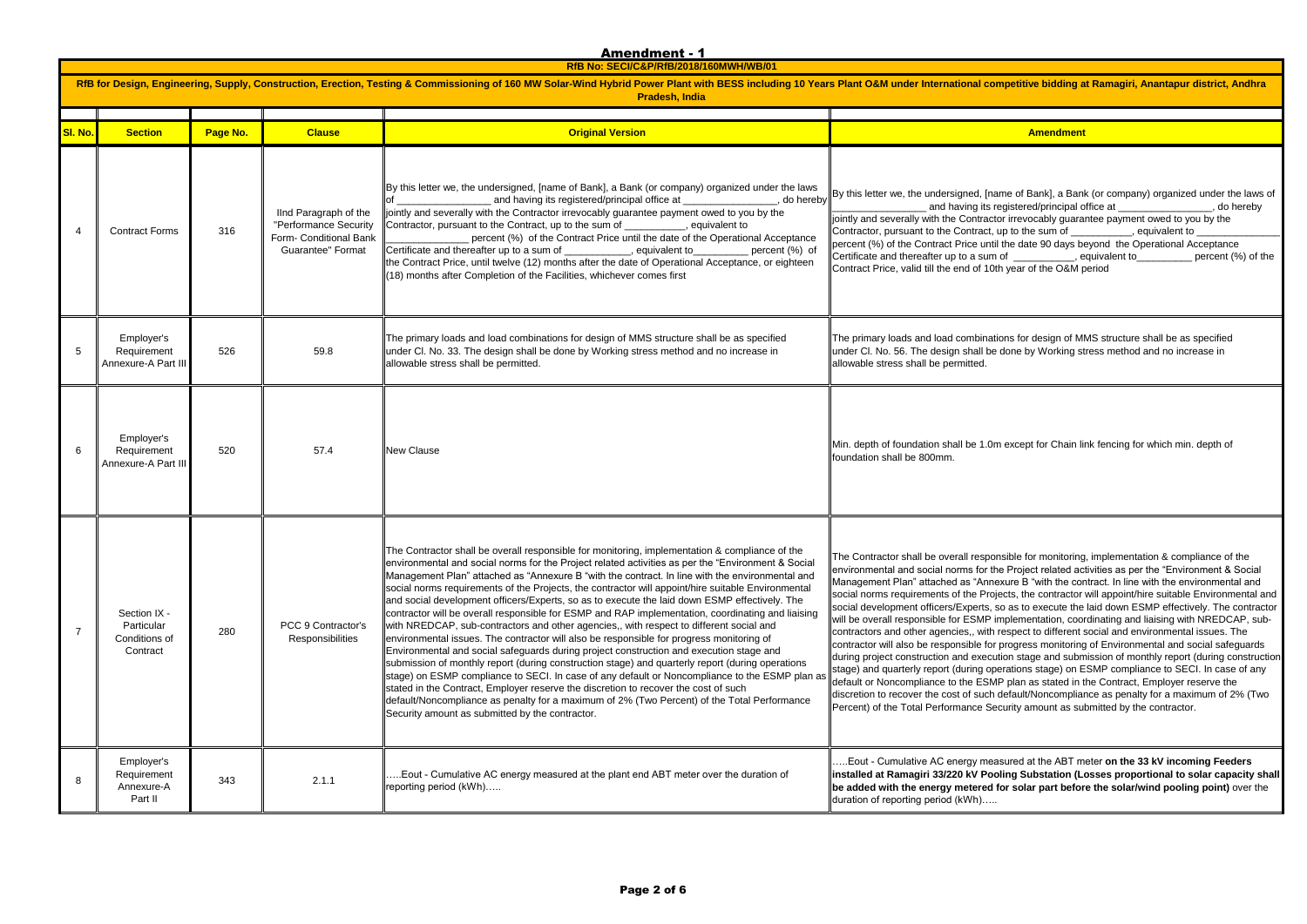<u>Amendment - 1</u>

**RfB No: SECI/C&P/RfB/2018/160MWH/WB/01**

| RfB for Design, Engineering, Supply, Construction, Erection, Testing & Commissioning of 160 MW Solar-Wind Hybrid Power Plant with BESS including 10 Years Plant O&M under International competitive bidding a<br><b>Pradesh, India</b> |                                                    |          |               |                                                                                                                                                                                                                                                                                                                                                                                                                                                                                                                                                                                                                                                                                                                                                                                                                                                                                                                                                                                                                                                                                                                                             |                                                                                                                                                                                                                                                                                                                                                                                                                                                                       |
|----------------------------------------------------------------------------------------------------------------------------------------------------------------------------------------------------------------------------------------|----------------------------------------------------|----------|---------------|---------------------------------------------------------------------------------------------------------------------------------------------------------------------------------------------------------------------------------------------------------------------------------------------------------------------------------------------------------------------------------------------------------------------------------------------------------------------------------------------------------------------------------------------------------------------------------------------------------------------------------------------------------------------------------------------------------------------------------------------------------------------------------------------------------------------------------------------------------------------------------------------------------------------------------------------------------------------------------------------------------------------------------------------------------------------------------------------------------------------------------------------|-----------------------------------------------------------------------------------------------------------------------------------------------------------------------------------------------------------------------------------------------------------------------------------------------------------------------------------------------------------------------------------------------------------------------------------------------------------------------|
| SI. No.                                                                                                                                                                                                                                | <b>Section</b>                                     | Page No. | <b>Clause</b> | <b>Original Version</b>                                                                                                                                                                                                                                                                                                                                                                                                                                                                                                                                                                                                                                                                                                                                                                                                                                                                                                                                                                                                                                                                                                                     | Amendment                                                                                                                                                                                                                                                                                                                                                                                                                                                             |
| 9                                                                                                                                                                                                                                      | Employer's<br>Requirement<br>Annexure-A<br>Part II | 345      | 2.1.3.5       | This test verifies that strings are properly connected (module and string polarity) and that all<br>modules are producing the expected voltage according to the module data sheet.                                                                                                                                                                                                                                                                                                                                                                                                                                                                                                                                                                                                                                                                                                                                                                                                                                                                                                                                                          | This test verifies that strings are properly connected (mod<br>are producing the expected voltage according to the mod                                                                                                                                                                                                                                                                                                                                                |
| 10                                                                                                                                                                                                                                     | Employer's<br>Requirement<br>Annexure-A<br>Part II | 348      | 2.2           | <b>Annual Generation Guarantee</b>                                                                                                                                                                                                                                                                                                                                                                                                                                                                                                                                                                                                                                                                                                                                                                                                                                                                                                                                                                                                                                                                                                          | Kindly refer Annexure-I to Amendment-1.                                                                                                                                                                                                                                                                                                                                                                                                                               |
| 11                                                                                                                                                                                                                                     | Employer's<br>Requirement<br>Annexure-A<br>Part II | 348      | 2.3.1         | Any shortfall in the Performance Ratio (PR) as determined through the PR Test shall attract<br>imposition of penalty. For every 0.01 shortfall in PR below 0.78 by the Contractor, a penalty of 0.5%<br>of the Solar Plant Contract Value (i.e., total sum of all the Supply, Service Contract and absolute<br>value of O & M Contract) shall be levied. In case, the Plant PR result is 0.05 below 0.78, i.e., 0.73 or<br>lower, the total Contract Performance Security submitted by the Contractor will be forfeited. In case,<br>the Contract Performance Security has already been encashed on account of delays, the due<br>amount will be recovered from the remaining Instalments of the payable at the end of the first year<br>(as per the Terms and procedures of payments) If the Contractor fails to achieve the Annual CUF<br>Guarantee at the end of such respective year, then the Contractor will pay compensation to Owner<br>for an amount equal to the revenue loss @ Tariff rate as per PPA, for the difference of energy<br>corresponding to the Annual Guaranteed CUF and the actual energy for the respective year. | Any shortfall in the Performance Ratio (PR) as determine<br>imposition of penalty. For every 0.01 shortfall in PR belov<br>the Solar Plant Contract Value (i.e., total sum of all the Su<br>of O & M Contract) shall be levied. In case, the Plant PR<br>the total Contract Performance Security submitted by the<br>Contract Performance Security has already been encash<br>be recovered from the remaining installments payable at<br>and procedures of payments). |
| 12                                                                                                                                                                                                                                     | Employer's<br>Requirement<br>Annexure-A<br>Part II | 349      | 2.3.2         | <b>Annual Generation Guarantee</b>                                                                                                                                                                                                                                                                                                                                                                                                                                                                                                                                                                                                                                                                                                                                                                                                                                                                                                                                                                                                                                                                                                          | Kindly refer Annexure-II to Amendment-1.                                                                                                                                                                                                                                                                                                                                                                                                                              |
| 13                                                                                                                                                                                                                                     | Employer's<br>Requirement<br>Annexure-A<br>Part II | 354      | 3.3.3         | MAF is Machine Availability factor as calculated under Clause 5.2                                                                                                                                                                                                                                                                                                                                                                                                                                                                                                                                                                                                                                                                                                                                                                                                                                                                                                                                                                                                                                                                           | MAF is Machine Availability factor as calculated under Cla                                                                                                                                                                                                                                                                                                                                                                                                            |
| 14                                                                                                                                                                                                                                     | Employer's<br>Requirement<br>Annexure-A<br>Part II | 367      | 1.2           | <b>Technical Requirements</b>                                                                                                                                                                                                                                                                                                                                                                                                                                                                                                                                                                                                                                                                                                                                                                                                                                                                                                                                                                                                                                                                                                               | Kindly refer Annexure-III to Amendment-1.                                                                                                                                                                                                                                                                                                                                                                                                                             |
| 15                                                                                                                                                                                                                                     | Employer's<br>Requirement<br>Annexure-A Part III   | 369      | 1.4.1         | PV modules must be warranted with linear degradation rate of power output except<br>for first year (maximum 2.5% including LID) and shall guarantee minimum 80% of the<br>initial rated power output at the end of 25 years.                                                                                                                                                                                                                                                                                                                                                                                                                                                                                                                                                                                                                                                                                                                                                                                                                                                                                                                | PV modules must be warranted with linear degradation ra<br>for first year (upto 3% including LID) and shall guarantee<br>initial rated power output at the end of 25 years.                                                                                                                                                                                                                                                                                           |
| 16                                                                                                                                                                                                                                     | Employer's<br>Requirement<br>Annexure-A Part III   | 372      | 2.2.3         | Every SMU input shall be provided with fuses on both positive and negative side. The<br>rating of the fuses shall be selected such that it protects the modules from reverse<br>current overload. The fuses shall be 'gPV' type conforming to IEC 60269-6.                                                                                                                                                                                                                                                                                                                                                                                                                                                                                                                                                                                                                                                                                                                                                                                                                                                                                  | Every SMU input shall be provided with fuses on both pos<br>grounded system, fuse at positive side only is accept<br>selected such that it protects the modules from reverse cr<br>type conforming to IEC 60269-6.                                                                                                                                                                                                                                                    |
| 17                                                                                                                                                                                                                                     | Employer's<br>Requirement<br>Annexure-A Part III   | 373      | 3.1           | Solar and DC Cables                                                                                                                                                                                                                                                                                                                                                                                                                                                                                                                                                                                                                                                                                                                                                                                                                                                                                                                                                                                                                                                                                                                         | Wherever IS 7098-1 is referred in the Clause 3.1, it shall                                                                                                                                                                                                                                                                                                                                                                                                            |
| 18                                                                                                                                                                                                                                     | Employer's<br>Requirement<br>Annexure-A Part III   | 389      | 6.3.8         | Degree of protection shall not be less than IP 5X for auxiliary circuit compartment. However, for<br>remaining compartments it shall not be less than IP 4X.                                                                                                                                                                                                                                                                                                                                                                                                                                                                                                                                                                                                                                                                                                                                                                                                                                                                                                                                                                                | Degree of protection shall not be less than IP 5X for auxil<br>remaining compartments it shall not be less than IP 4X. F<br>shall not be less than IP 55.                                                                                                                                                                                                                                                                                                             |
| 19                                                                                                                                                                                                                                     | Employer's<br>Requirement<br>Annexure-A Part III   | 409      | 12.1          | Lightning Protection System for entire plant against direct lighting strokes shall be<br>provided with Early Streamer Emission (ESE) Air Terminal as per NFC 17-102:2011.                                                                                                                                                                                                                                                                                                                                                                                                                                                                                                                                                                                                                                                                                                                                                                                                                                                                                                                                                                   | Lightning Protection System for entire plant against direct<br>provided as per IEC 62305:2010 or NFC 17-102:2011.                                                                                                                                                                                                                                                                                                                                                     |

ire plant against direct lighting strokes shall be provided **as per IEC 62305:2010 or NFC 17-102:2011.**

competitive bidding at Ramagiri, Anantapur district, Andhra

operly connected (module and string polarity) and that all modules according to the module data sheet as per IEC 62446-1.

atio (PR) as determined through the PR Test shall attract shortfall in PR below 0.79 by the Contractor, a penalty of 0.5% of total sum of all the Supply, Service Contract and absolute value In case, the Plant PR result is 0.05 below 0.79, i.e., 0.74 or lower, turity submitted by the Contractor will be forfeited. In case, the calready been encashed on account of delays, the due amount will stallments payable at the end of the first year (as per the Terms

as calculated under Clause 3.2.1

linear degradation rate of power output except for first of shall guarantee minimum 80% of the i of 25 years.

with fuses on both positive and negative side. In case of negative **ge side only is acceptable.** The rating of the fuses shall be odules from reverse current overload. The fuses shall be 'gPV'

he Clause 3.1, it shall be replaced by IS 7098-1/IS 7098-2.

ss than IP 5X for auxiliary circuit compartment. However, for t be less than IP 4X. For outdoor panels, degree of protection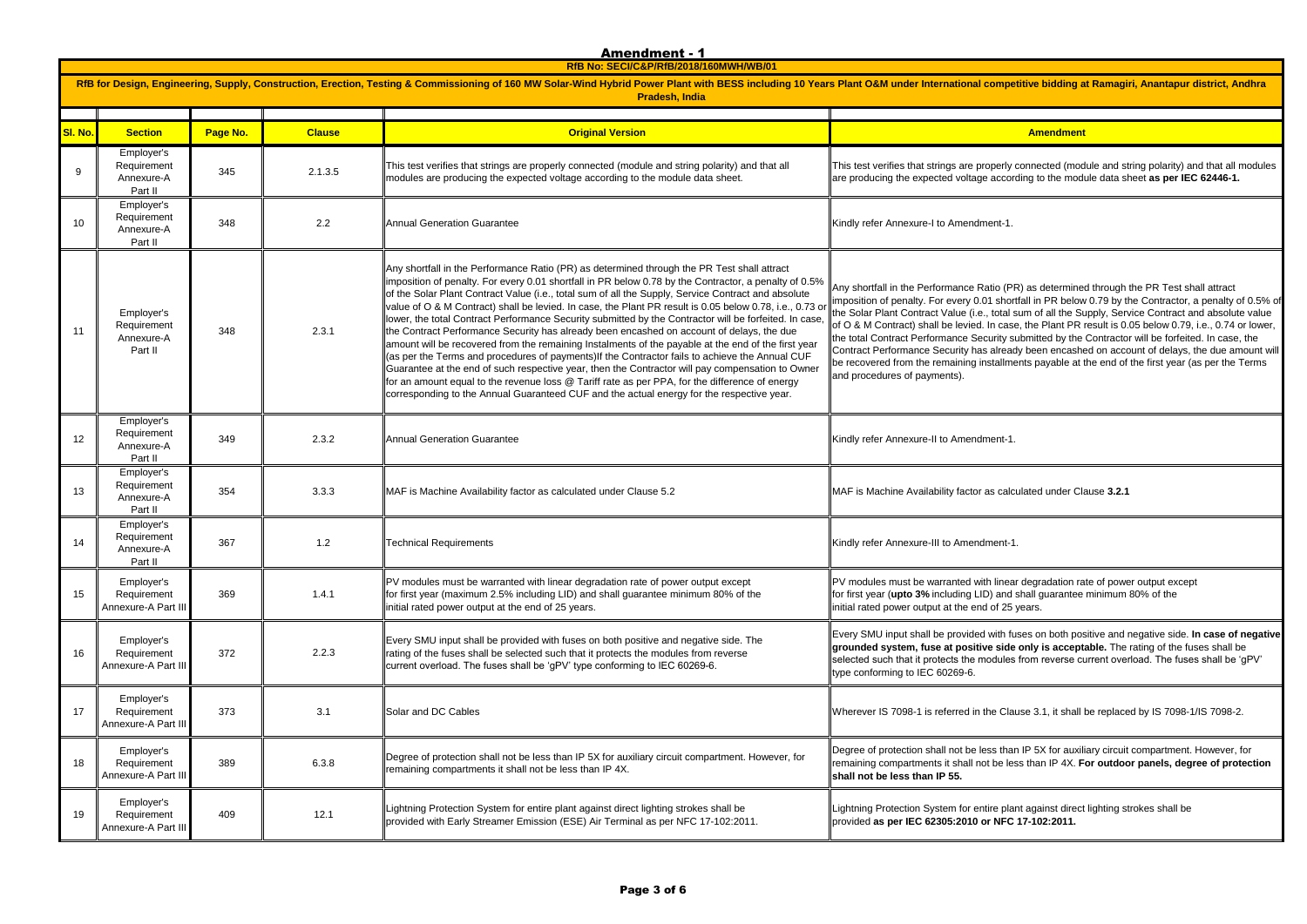**RfB No: SECI/C&P/RfB/2018/160MWH/WB/01**

| RfB for Design, Engineering, Supply, Construction, Erection, Testing & Commissioning of 160 MW Solar-Wind Hybrid Power Plant with BESS including 10 Years Plant O&M under International competitive bidding a<br>Pradesh, India |                                                  |          |               |                                                                                                                                                                                                                                                                                                                                                                                                                                                                                                                                                                                                                                                                                                                                                                                                                                                                                                                                                                                                                                                                                                                      |                                                                                                                                                                                                                                                                                                                                                                                                                  |
|---------------------------------------------------------------------------------------------------------------------------------------------------------------------------------------------------------------------------------|--------------------------------------------------|----------|---------------|----------------------------------------------------------------------------------------------------------------------------------------------------------------------------------------------------------------------------------------------------------------------------------------------------------------------------------------------------------------------------------------------------------------------------------------------------------------------------------------------------------------------------------------------------------------------------------------------------------------------------------------------------------------------------------------------------------------------------------------------------------------------------------------------------------------------------------------------------------------------------------------------------------------------------------------------------------------------------------------------------------------------------------------------------------------------------------------------------------------------|------------------------------------------------------------------------------------------------------------------------------------------------------------------------------------------------------------------------------------------------------------------------------------------------------------------------------------------------------------------------------------------------------------------|
| SI. No.                                                                                                                                                                                                                         | <b>Section</b>                                   | Page No. | <b>Clause</b> | <b>Original Version</b>                                                                                                                                                                                                                                                                                                                                                                                                                                                                                                                                                                                                                                                                                                                                                                                                                                                                                                                                                                                                                                                                                              | <b>Amendment</b>                                                                                                                                                                                                                                                                                                                                                                                                 |
| 20                                                                                                                                                                                                                              | Employer's<br>Requirement<br>Annexure-A Part III | 410      | 12.7          | Type test reports as per NFC 17-102:2011 shall be submitted during detailed<br>engineering for approval.                                                                                                                                                                                                                                                                                                                                                                                                                                                                                                                                                                                                                                                                                                                                                                                                                                                                                                                                                                                                             | Type test reports as per IEC 62305:2010 or NFC 17-102:<br>engineering for approval.                                                                                                                                                                                                                                                                                                                              |
| 21                                                                                                                                                                                                                              | Employer's<br>Requirement<br>Annexure-A Part III | 412      | 16            | The average LUX level of 10 lm is to be maintained in switchyard. However, a lux level<br>of 20 lm ((10+10) additional switchable on requirement only) is to be maintained in<br>switchyard on transformer.                                                                                                                                                                                                                                                                                                                                                                                                                                                                                                                                                                                                                                                                                                                                                                                                                                                                                                          | The average LUX level of 10 lux is to be maintained in sv<br>of 20 lux ((10+10) additional switchable on requirement of<br>yards.                                                                                                                                                                                                                                                                                |
| 22                                                                                                                                                                                                                              | Employer's<br>Requirement<br>Annexure-A Part III | 417      | 18.1          | CCTV Cameras along with monitoring stations (sufficient numbers) and all other accessories<br>required for its proper operation must be installed to have complete coverage of following areas.<br>(i) Main entry: Covering all the entry/exit 24 hours<br>(ii) Along the Plant Perimeter: Covering complete perimeter of Plant Area to capture all<br>possible intrusion<br>(iii) Control Rooms: Covering Entry/Exit and activities within Control Rooms<br>(iv) The Contractor has to propose the locations and number of cameras required for the<br>Plant during bidding, however Employer's decision on number of cameras shall be<br>final.                                                                                                                                                                                                                                                                                                                                                                                                                                                                    | CCTV Cameras along with monitoring stations (sufficient<br>for its proper operation must be installed to have complet<br>(i) Main entry: Covering all the entry/exit<br>(ii) Along the Plant Perimeter: Covering complete perimet<br>intrusion<br>(iii) Control Rooms: Covering Entry/Exit and Equipment R<br>(iv) Switchyard                                                                                    |
| 23                                                                                                                                                                                                                              | Employer's<br>Requirement<br>Annexure-A Part III | 423      | 21.1          | Design, engineering, manufacture, in house testing and supply at site of suitable low voltage, 50 Hz, Design, engineering, manufacture, in house testing and s<br>upwind / downwind, horizontal axis Wind Turbine Generators (WTGs) with minimum rating of 2MW  upwind / downwind, horizontal axis Wind Turbine Gener<br>and total capacity 40 MW (may be up to 50 MW but not less than 40 MW in any case) complete<br>with accessories as may be required for erection, commissioning and successful continuous<br>operation. The WTGs shall be equipped with current limiting devices and capacitors (in case<br>of induction generators) so as to maintain power factor conforming to the requirement of State<br>grid. WTGs shall have the LVRT and HVRT capability including all other functional capabilities<br>as per the requirement under the CEA Regulations for Grid connectivity.<br>Only the makes and models approved under Revised List of Models and Manufacturers (RLMM list) Only the makes and models approved under Revised List<br>of MNRE as on the date of bid submission should be offered. | and total capacity 40 MW (may be up to 44 MW but no<br>with accessories as may be required for erection, commis<br>operation. The WTGs shall be equipped with current lin<br>induction generators) so as to maintain power factor co<br>WTGs shall have the LVRT and HVRT capability inclue<br>per the requirement under the CEA Regulations for Grid<br>of MNRE as on the date of bid submission should be offe |
| 24                                                                                                                                                                                                                              | Employer's<br>Requirement<br>Annexure-A Part III | 452      | 29.8          | Site-Specific Implementation Requirements                                                                                                                                                                                                                                                                                                                                                                                                                                                                                                                                                                                                                                                                                                                                                                                                                                                                                                                                                                                                                                                                            | Kindly refer Annexure-IV to Amendment-1.                                                                                                                                                                                                                                                                                                                                                                         |
| 25                                                                                                                                                                                                                              | Employer's<br>Requirement<br>Annexure-A Part III | 465      | 30.11.4       | The PCS transformer may include tertiary windings to supply BESS auxiliary power<br>requirements. The transformer must be dry type. The PCS shall include provisions for<br>disconnect on both its AC and DC terminals for maintenance work. Conductor<br>separation must be clearly visible. The detailed maintenance procedure shall be<br>addressed in the O&M manual.                                                                                                                                                                                                                                                                                                                                                                                                                                                                                                                                                                                                                                                                                                                                            | The PCS transformer may include tertiary windings to<br>requirements. The transformer must be dry type, if ins<br>be accepted if installed outdoor. The PCS shall include<br>disconnect on both its AC and DC terminals for mai<br>separation must be clearly visible. The detailed main<br>addressed in the O&M manual.                                                                                         |
| 26                                                                                                                                                                                                                              | Employer's<br>Requirement<br>Annexure-A Part III | 484      | 35            | SCADA System for Plant Facility                                                                                                                                                                                                                                                                                                                                                                                                                                                                                                                                                                                                                                                                                                                                                                                                                                                                                                                                                                                                                                                                                      | Kindly refer Annexure-V to Amendment-1.                                                                                                                                                                                                                                                                                                                                                                          |
| 27                                                                                                                                                                                                                              | Employer's<br>Requirement<br>Annexure-A Part III | 487      | 36 to 44      | Clause Nos. 36 to 44                                                                                                                                                                                                                                                                                                                                                                                                                                                                                                                                                                                                                                                                                                                                                                                                                                                                                                                                                                                                                                                                                                 | VOID                                                                                                                                                                                                                                                                                                                                                                                                             |
| 28                                                                                                                                                                                                                              | Employer's<br>Requirement<br>Annexure-A Part III | 554      | 97.2.1        | Air-conditioned area (with provision of split A/C unit of adequate capacity) for SCADA room (min<br>carpet area 12m2) & Conference room (min. carpet area 20 m2)                                                                                                                                                                                                                                                                                                                                                                                                                                                                                                                                                                                                                                                                                                                                                                                                                                                                                                                                                     | Air-conditioned area (with provision of split A/C unit of<br>carpet area 12m2), Conference room (min. carpet area 2<br>(min. carpet area 20 m2)                                                                                                                                                                                                                                                                  |

competitive bidding at Ramagiri, Anantapur district, Andhra

:2010 or NFC 17-102:2011 shall be submitted during detailed

to be maintained in switchyard. However, a lux level able on requirement only) is to be maintained at all transformer

ing stations (sufficient numbers) and all other accessories required talled to have complete coverage of following areas for 24 hours. y/exit

ering complete perimeter of Plant Area to capture all possible

**Exit and Equipment Rooms** 

in house testing and supply at site of suitable low voltage, 50 Hz, Wind Turbine Generators (WTGs) with minimum rating of 2MW **up to 44 MW but not less than 40 MW in any case)** complete ed for erection, commissioning and successful continuous uipped with current limiting devices and capacitors (in case of aintain power factor conforming to the requirement of State grid. IVRT capability including all other functional capabilities as Regulations for Grid connectivity.

ved under Revised List of Models and Manufacturers (RLMM list) mission should be offered.

Ie tertiary windings to supply BESS auxiliary power ust be dry type, if installed indoor. Oil cooled transformer may The PCS shall include provisions for DC terminals for maintenance work. Conductor e. The detailed maintenance procedure shall be

sion of split A/C unit of adequate capacity) for SCADA room (min. om (min. carpet area 20 m2) & Supervisor cabin and office area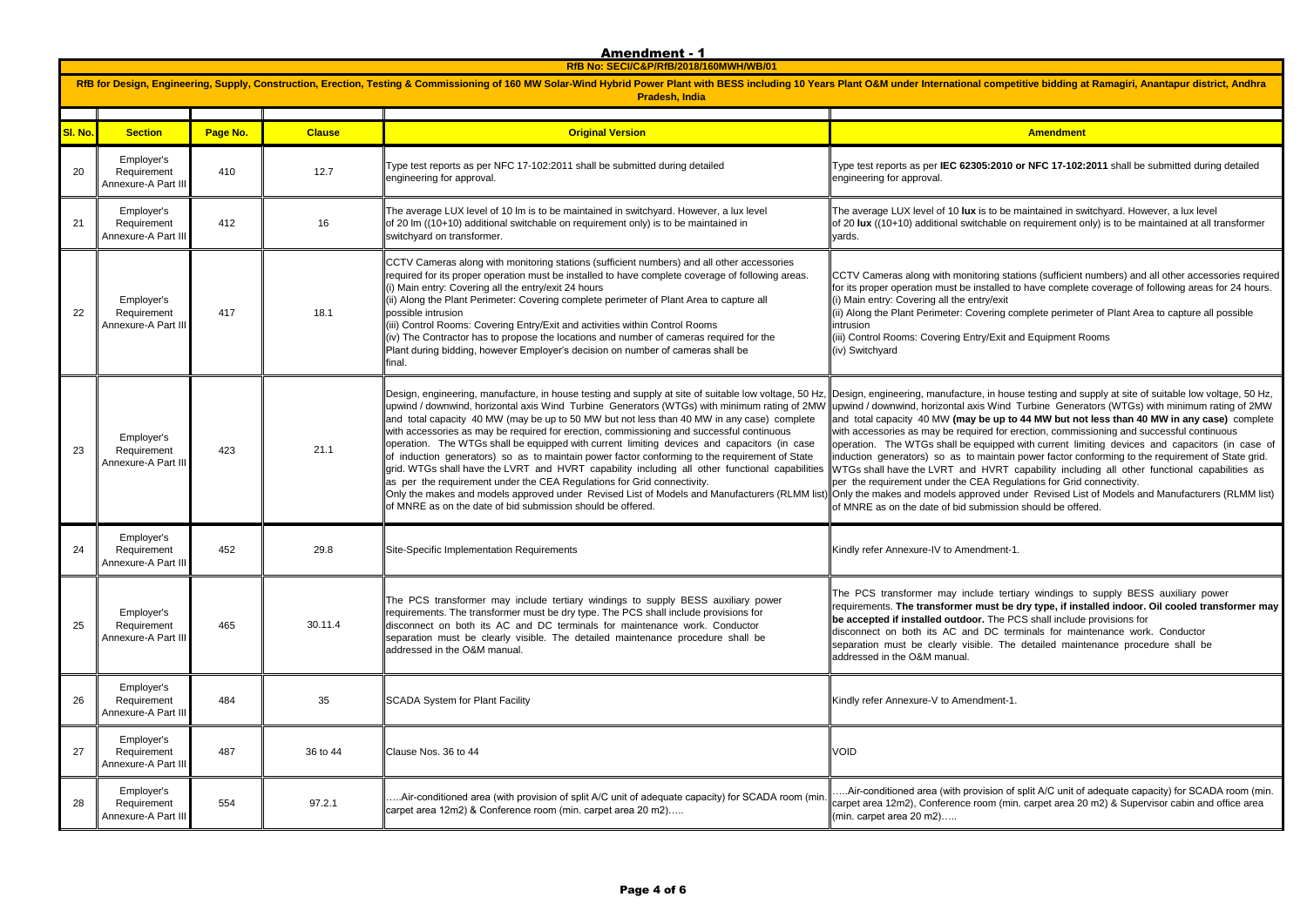**RfB No: SECI/C&P/RfB/2018/160MWH/WB/01**

|         | RfB for Design, Engineering, Supply, Construction, Erection, Testing & Commissioning of 160 MW Solar-Wind Hybrid Power Plant with BESS including 10 Years Plant O&M under International competitive bidding a<br><b>Pradesh, India</b> |          |                     |                                                                                                                                                                                                                                                                                                                                                                                              |                                                                                                                                                                                                                                                                                                                                                                                                                                                                                                                                                                                                                                                                                                                                                                                                                                                                                                                                    |  |  |
|---------|----------------------------------------------------------------------------------------------------------------------------------------------------------------------------------------------------------------------------------------|----------|---------------------|----------------------------------------------------------------------------------------------------------------------------------------------------------------------------------------------------------------------------------------------------------------------------------------------------------------------------------------------------------------------------------------------|------------------------------------------------------------------------------------------------------------------------------------------------------------------------------------------------------------------------------------------------------------------------------------------------------------------------------------------------------------------------------------------------------------------------------------------------------------------------------------------------------------------------------------------------------------------------------------------------------------------------------------------------------------------------------------------------------------------------------------------------------------------------------------------------------------------------------------------------------------------------------------------------------------------------------------|--|--|
| SI. No. | <b>Section</b>                                                                                                                                                                                                                         | Page No. | <b>Clause</b>       | <b>Original Version</b>                                                                                                                                                                                                                                                                                                                                                                      | Amendment                                                                                                                                                                                                                                                                                                                                                                                                                                                                                                                                                                                                                                                                                                                                                                                                                                                                                                                          |  |  |
| 29      | Employer's<br>Requirement<br>Annexure-A Part III                                                                                                                                                                                       | 573      | 4.2.11              | This shall include all required data loggers, sensors etc. capable of recording data for a<br>minimum of 10-minute average intervals to ensure correct and reliable data collection and its<br>computation for analysis, for verification of generation with reference to the actual wind conditions<br>at hub height.<br>N.B.: The bidder must quote this item separately in the price bid. | This shall include all required data loggers, sensor<br>minimum of 10-minute average intervals to ensure corr<br>computation for analysis, for verification of generation wi<br>hub height.                                                                                                                                                                                                                                                                                                                                                                                                                                                                                                                                                                                                                                                                                                                                        |  |  |
| 30      | Annexure-B (ESMP<br>for Hybrid Park)                                                                                                                                                                                                   |          |                     |                                                                                                                                                                                                                                                                                                                                                                                              | NREDCAP to be read as SECI/Park Developer                                                                                                                                                                                                                                                                                                                                                                                                                                                                                                                                                                                                                                                                                                                                                                                                                                                                                          |  |  |
| 31      | Annexure-B (ESMP<br>for Hybrid Park)                                                                                                                                                                                                   | 604      | 1.9                 | Table 1-5: Environmental Quality Monitoring Plan for Construction and Operation Phase                                                                                                                                                                                                                                                                                                        | Table 1-5: Environmental Quality Monitoring Plan for Con<br>(Monitoring to be done at a minimum three sampling site<br>near active construction site at defined frequency)                                                                                                                                                                                                                                                                                                                                                                                                                                                                                                                                                                                                                                                                                                                                                         |  |  |
| 32      | Annexure-B (ESMP<br>for Hybrid Park)                                                                                                                                                                                                   | 609      | 1.12                | New Clause - EHS Manual & Training Plan                                                                                                                                                                                                                                                                                                                                                      | 1.12 EHS Manual & Training Plan<br>The EPC contractor shall within 15 days of effective date<br>for its staff.<br>The EHS manual will detail the arrangements including a<br>the ESMP. This shall be approved by SECI & their repres<br>communicated to SECI & its representatives & approval t<br>It is expected that at a minimum the following trainings at<br>staff shall be included & training modules for each such tr<br>1. Induction Module covering Site information & Basic Do<br>2. Construction Safety (Civil & Electrical Construction)<br>3. Safety At Height<br>4. EHS Statutory compliances<br>5. Electrical Safety<br>6. Waste Management & housekeeping<br>7. Hazardous Waste Management<br>8. Emergency Preparedness<br>9. First Aid Trainings<br>10. Labour Code of conduct<br>11. PPE trainings<br>12. Spill Control trainings<br>Any other measures not specified above but deemed nec<br>shall be included |  |  |
| 33      | Annexure-C                                                                                                                                                                                                                             | 642      | Annexure-2          | <b>Functional Guarantees</b>                                                                                                                                                                                                                                                                                                                                                                 | Kindly refer Annexure-VI to Amendment-1.                                                                                                                                                                                                                                                                                                                                                                                                                                                                                                                                                                                                                                                                                                                                                                                                                                                                                           |  |  |
| 34      | <b>EMPLOYER'S</b><br><b>REQUIREMENT</b><br>Annexure - A<br>PART V (Special<br>Technical<br>Specifications)                                                                                                                             |          |                     | New Annexure                                                                                                                                                                                                                                                                                                                                                                                 | Kindly refer Annexure-VII to Amendment-1.                                                                                                                                                                                                                                                                                                                                                                                                                                                                                                                                                                                                                                                                                                                                                                                                                                                                                          |  |  |
| 35      | EMPLOYER'S<br><b>REQUIREMENT</b><br>Annexure - A<br><b>PART VI</b><br>(Attachments)                                                                                                                                                    |          |                     | <b>New Annexure</b>                                                                                                                                                                                                                                                                                                                                                                          | Kindly refer Annexure-VIII to Amendment-1.                                                                                                                                                                                                                                                                                                                                                                                                                                                                                                                                                                                                                                                                                                                                                                                                                                                                                         |  |  |
| 36      | Schedule No. 1.<br>Plant and Mandtory<br><b>Spare Parts</b><br>Supplied from<br>Abroad                                                                                                                                                 | 648      | Part-A<br>Item No.6 | Spare Modules (As Mandatory Spares, 0.25% of total supply of solar modules)                                                                                                                                                                                                                                                                                                                  | Spare Modules (As Mandatory Spares, 0.5% of total supp                                                                                                                                                                                                                                                                                                                                                                                                                                                                                                                                                                                                                                                                                                                                                                                                                                                                             |  |  |

ompetitive bidding at Ramagiri, Anantapur district, Andhra

data loggers, sensors etc. capable of recording data for a ntervals to ensure correct and reliable data collection and its cation of generation with reference to the actual wind conditions at

Ionitoring Plan for Construction and Operation Phase m three sampling site including two near habitation site & one ned frequency)

days of effective date submit EHS Manual including training plan

angements including appointment of appropriate staff to implement by SECI & their representatives. Any changes shall also be entatives & approval taken before implementation at site It following trainings at suitable intervals & for appropriate levels of odules for each such trainings are to be prepared .<br>Information & Basic Dos & Don'ts trical Construction)

bove but deemed necessary for safe & sound operation of site

Ites, 0.5% of total supply of solar modules)